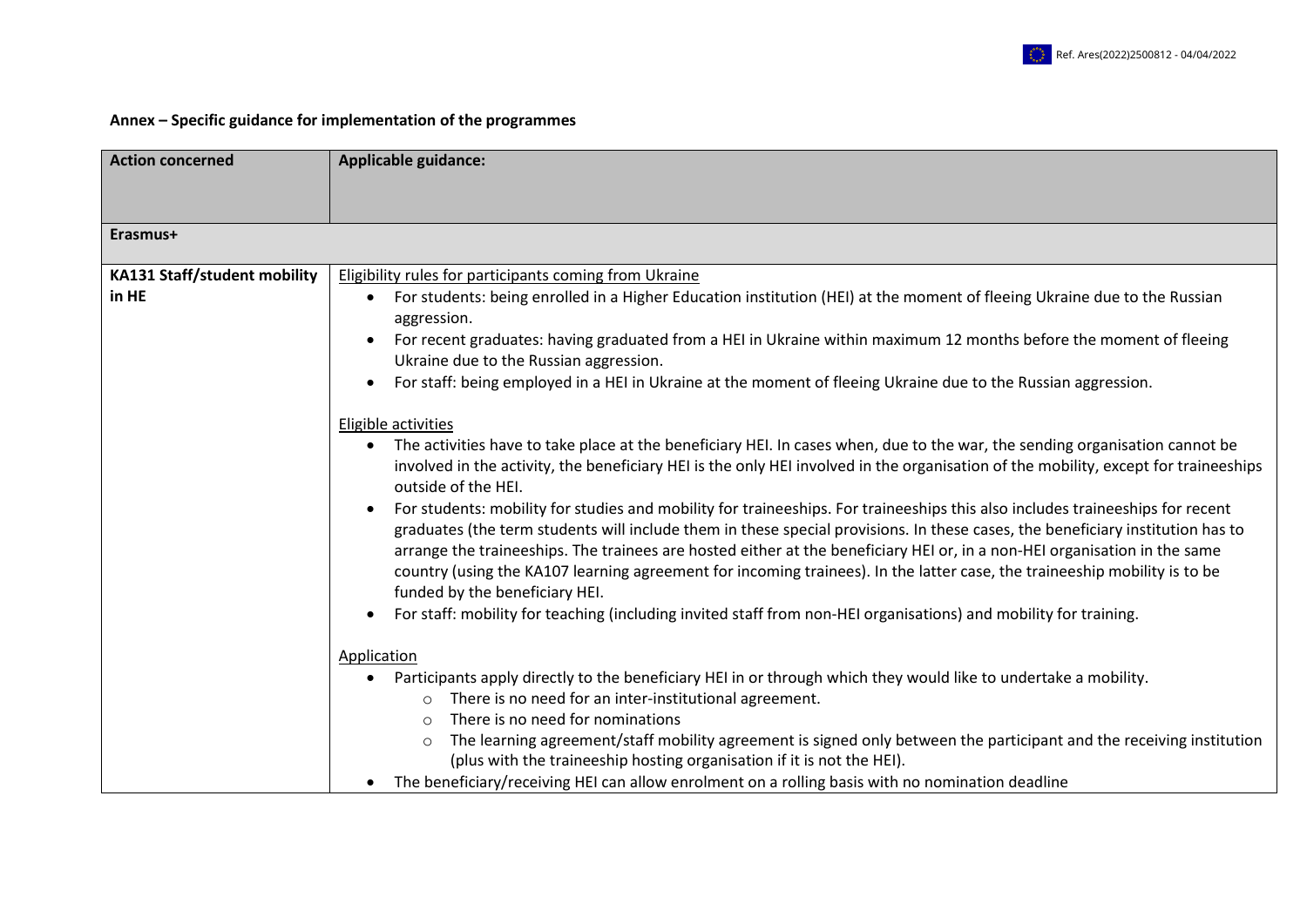| The beneficiary/receiving institution should define criteria clearly and publish their criteria for applications and enrolment<br>$\bullet$<br>The beneficiary/receiving institutions should consider simplifying the evidence required for language proficiency for incoming<br>$\bullet$<br>participants as participants might not have access to language tests and certifications (for example, organising the test in the<br>receiving institution, when relevant).<br>In line with the existing rules, the grant can be granted only for the period of time spent studying/learning/teaching/training.                                                  |
|---------------------------------------------------------------------------------------------------------------------------------------------------------------------------------------------------------------------------------------------------------------------------------------------------------------------------------------------------------------------------------------------------------------------------------------------------------------------------------------------------------------------------------------------------------------------------------------------------------------------------------------------------------------|
| How is eligibility determined?<br>The beneficiary/receiving organisation checks the eligibility based on the participant's documentation. Follow the same<br>approach as currently defined in PG: NAs define what kind of documents they accept in consultation with their National<br>Authorities<br>Examples of admissible documents:<br>Learners: enrolment certificates, transcript of records, declarations issued by HEIs or relevant Ukrainian authorities<br>$\circ$<br>Staff: payslips, diplomas to define area of specialisation, work contracts, declarations issued by HEIs or relevant Ukrainian<br>$\circ$<br>authorities                       |
| Preparation<br>The beneficiary/receiving institution will be allowed, on a voluntary basis, to take over the tasks of the UA sending<br>$\bullet$<br>organisation related to offering introduction/preparation courses and all other assistance and support that students are<br>entitled to according to the Erasmus+ Student Charter, whenever it is assessed that the UA sending institution is not able to<br>provide this guidance and support.<br>The beneficiary/receiving institution are encouraged to work with student associations and mobility networks on integration<br>of the incoming students                                               |
| <b>Funding</b><br>The beneficiary/receiving HEI grants the participants funds from the KA131 project grant according to the KA171 incoming<br>$\bullet$<br>mobility rates for Ukraine:<br>All students and recent graduates will be eligible for the individual support top-up amount for fewer opportunities.<br>$\circ$<br>If relevant, the participants can receive inclusion support for participants and travel support<br>$\circ$<br>For students:<br>$\circ$<br>If the receiving country is in country group 1 the individual support is 1150 EUR per month (900 EUR base<br>$\blacksquare$<br>amount +250 EUR top-up amount for fewer opportunities). |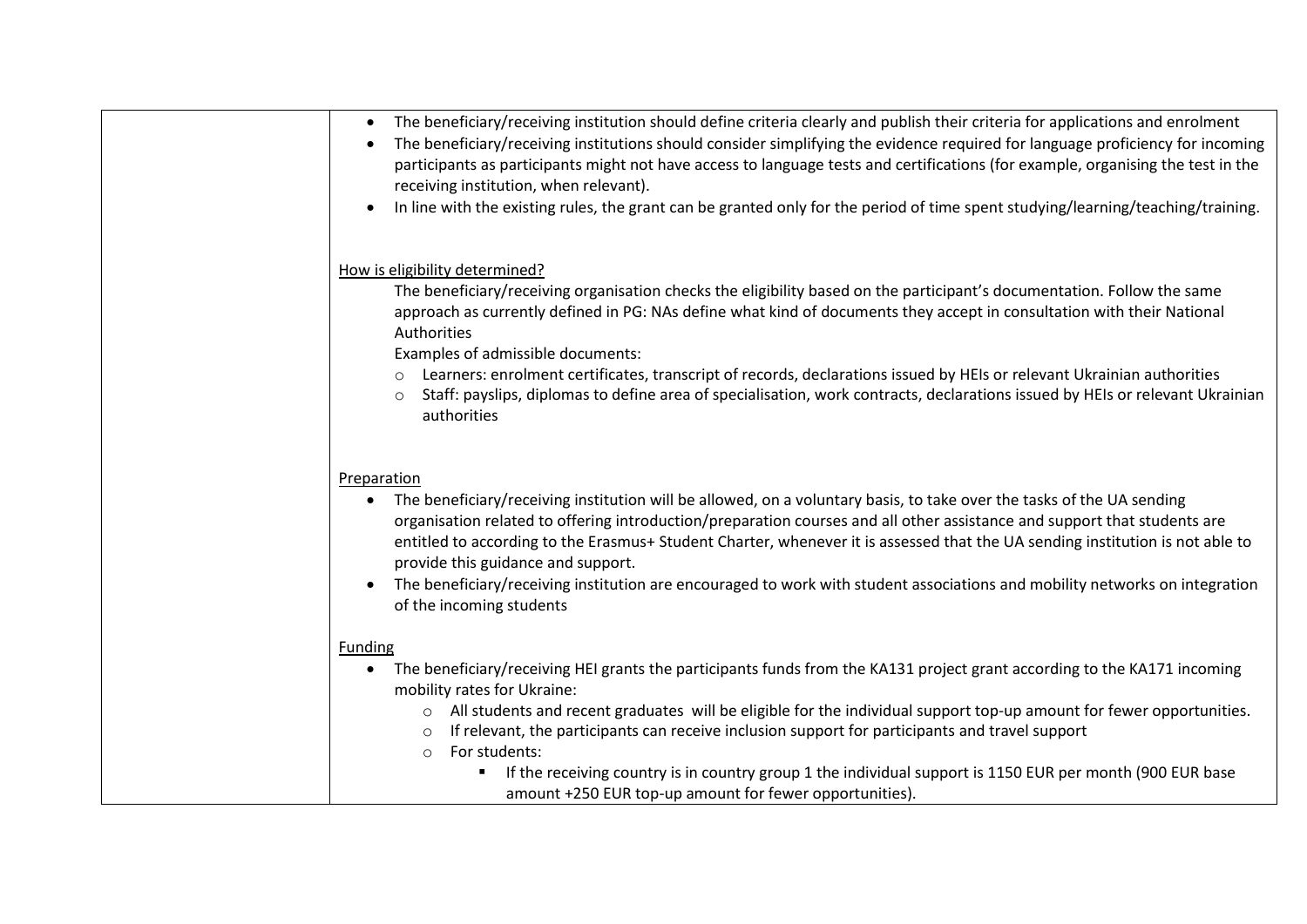|                                      | If the receiving country is in country group 2 the individual support is 1100 EUR per month (850 EUR base<br>$\blacksquare$ .               |
|--------------------------------------|---------------------------------------------------------------------------------------------------------------------------------------------|
|                                      | amount +250 EUR top-up amount for fewer opportunities).                                                                                     |
|                                      | If the receiving country is in country group 3 the individual support is 1050 EUR per month (800 EUR base                                   |
|                                      | amount +250 EUR top-up amount for fewer opportunities).                                                                                     |
|                                      | For staff:<br>$\circ$                                                                                                                       |
|                                      | If the receiving country is in country group 1 the individual support is 180 EUR per day                                                    |
|                                      | If the receiving country is in country group 2 the individual support is 160 EUR per day                                                    |
|                                      | If the receiving country is in country group 3 the individual support is 140 EUR per day                                                    |
|                                      | The incoming participant signs a modified grant agreement with the beneficiary/receiving institution, whenever the sending                  |
|                                      | institution will not be able to take up its role and responsibilities.                                                                      |
| <b>KA107 Staff/learners mobility</b> | Eligible participants and activities                                                                                                        |
| in HE - international                | As per KA107 rules                                                                                                                          |
|                                      |                                                                                                                                             |
|                                      | Application                                                                                                                                 |
|                                      |                                                                                                                                             |
|                                      | Whenever UA sending institutions are not able to provide guidance and support:                                                              |
|                                      | Participants apply directly to the beneficiary higher education institution in or through which they would like to undertake a<br>$\bullet$ |
|                                      | mobility.                                                                                                                                   |
|                                      | There is no need for an inter-institutional agreement.<br>$\circ$                                                                           |
|                                      | There is no need for nominations<br>$\Omega$                                                                                                |
|                                      | The learning agreement/staff mobility agreement is signed only between the participant and the receiving institution<br>$\circ$             |
|                                      | (plus with the traineeship hosting organisation if it is not the HEI).                                                                      |
|                                      | The beneficiary/receiving HEI can allow enrolment on a rolling basis with no nomination deadline                                            |
|                                      | The beneficiary/receiving institution should define criteria clearly and publish their criteria for applications and enrolment              |
|                                      | The beneficiary/receiving institutions should consider simplifying the evidence required for language proficiency for incoming              |
|                                      |                                                                                                                                             |
|                                      | participants as participants might not have access to language tests and certifications                                                     |
|                                      | In line with the existing rules, the grant can be granted only for the period of time spent studying/learning/teaching/training.            |
|                                      |                                                                                                                                             |
|                                      |                                                                                                                                             |
|                                      | How is eligibility determined?                                                                                                              |
|                                      | The beneficiary/ receiving organisation checks the eligibility based on the participant's documentation. Follow the same                    |
|                                      | approach as currently defined in PG: NAs define what kind of documents they accept in consultation with their National                      |
|                                      | Authorities                                                                                                                                 |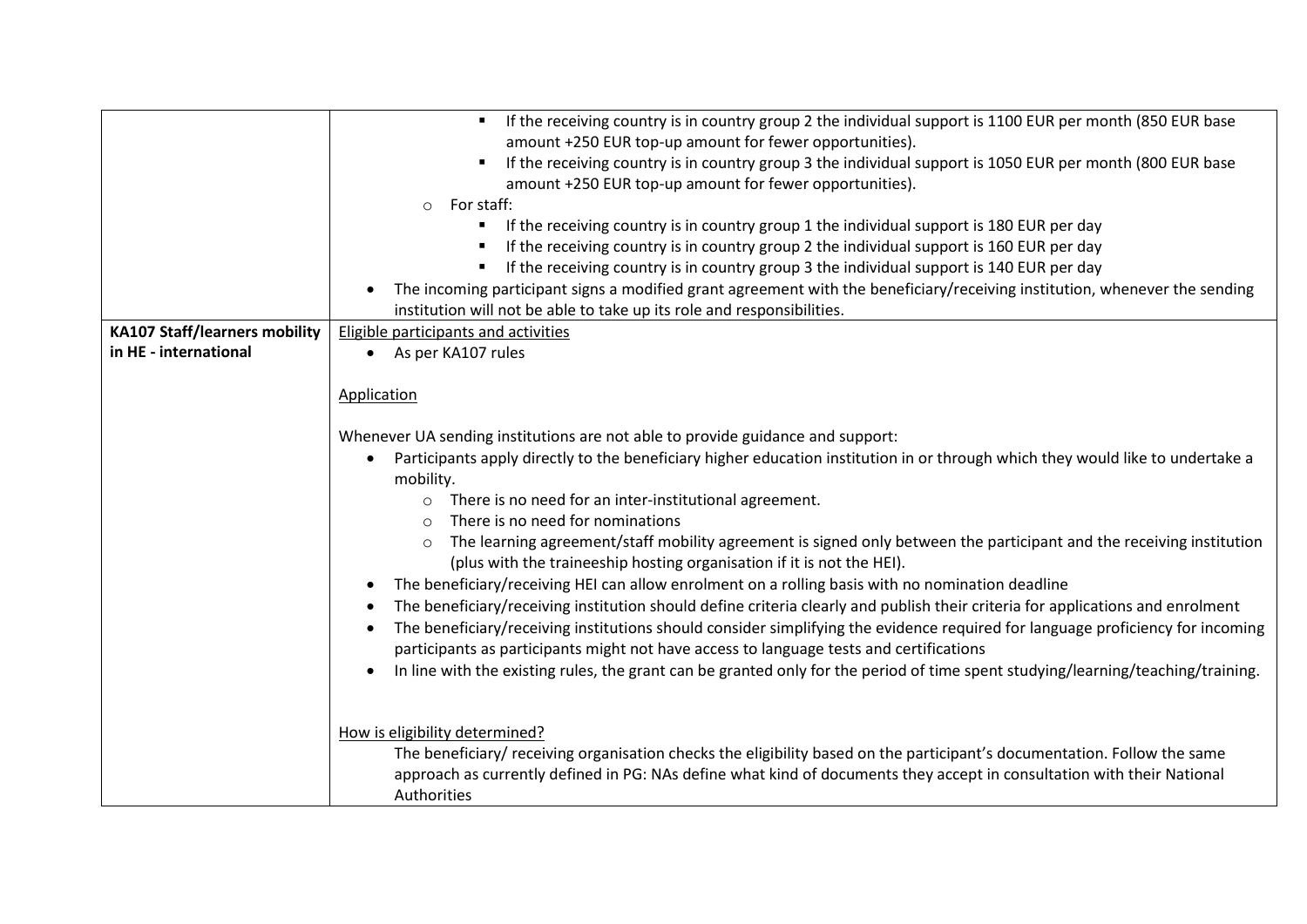| Examples of admissible documents:<br>students: enrolment certificates, transcript of records, declarations issued by HEIs or relevant Ukrainian authorities<br>$\circ$<br>Staff: payslips, diplomas to define area of specialisation, work contracts, declarations issued by HEIs or relevant Ukrainian<br>$\circ$<br>authorities                                                                                                                                           |
|-----------------------------------------------------------------------------------------------------------------------------------------------------------------------------------------------------------------------------------------------------------------------------------------------------------------------------------------------------------------------------------------------------------------------------------------------------------------------------|
| Preparation<br>The receiving institution needs to take over the tasks related to offering introduction/preparation courses and all other<br>assistance and support that students are entitled to according to the Erasmus+ Student Charter as the sending institution will<br>not be able to provide this guidance and support.<br>Receiving institutions are encouraged to work with student associations and mobility networks on integration of the incoming<br>students |
| <b>Funding</b><br>Rates for KA107 incoming mobility + Top-up for disadvantaged background<br>The incoming participant signs a modified grant agreement with the receiving institution as the sending institution will likely<br>not be able to provide support.                                                                                                                                                                                                             |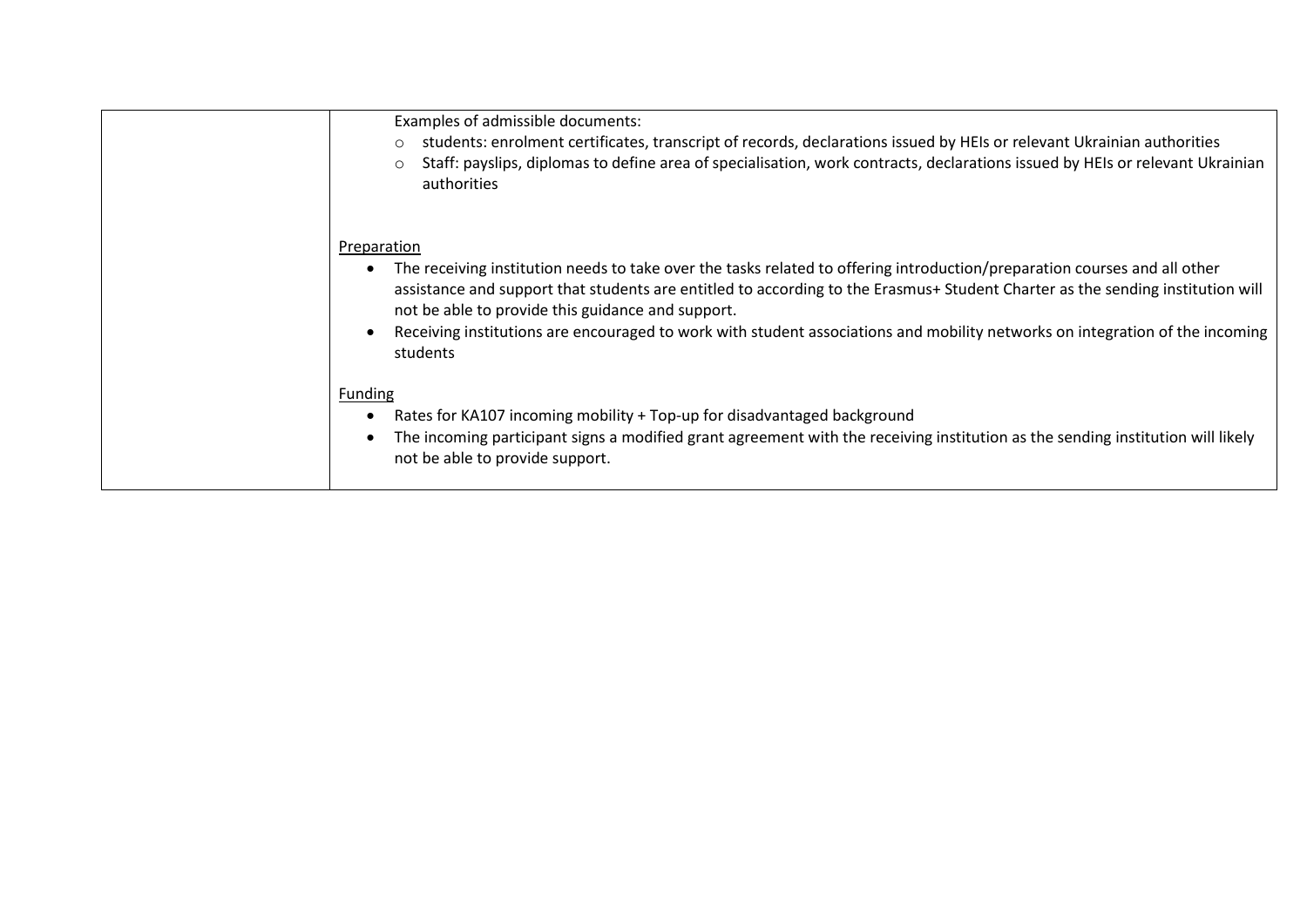| KA121/122 Staff/learners | <b>Eligibility rules for participants coming from Ukraine:</b>                                                                                                                                                                                                                                                                                         |
|--------------------------|--------------------------------------------------------------------------------------------------------------------------------------------------------------------------------------------------------------------------------------------------------------------------------------------------------------------------------------------------------|
| mobility in VET/SE/AE    | For VET/adult learners: having been enrolled in a VET/adult education programme at the moment of fleeing Ukraine due to<br>$\bullet$                                                                                                                                                                                                                   |
|                          | the Russian aggression                                                                                                                                                                                                                                                                                                                                 |
|                          | For school pupils: being of school age according to the laws in the receiving country<br>$\bullet$                                                                                                                                                                                                                                                     |
|                          | For staff: having been employed in an VET/SE/AE organisation at the moment of fleeing Ukraine due to the Russian                                                                                                                                                                                                                                       |
|                          | aggression OR having a relevant qualification                                                                                                                                                                                                                                                                                                          |
|                          | For invited experts: having a relevant expertise for the needs of the inviting organisation (same as intra-EU)<br>$\bullet$                                                                                                                                                                                                                            |
|                          | How is eligibility determined?                                                                                                                                                                                                                                                                                                                         |
|                          | The receiving organisation checks eligibility based on the participant's documentation. Follow the same approach as currently<br>defined in PG: NAs define what kind of documents they accept in consultation with their National Authorities<br>Examples of admissible documents:                                                                     |
|                          | o Learners: enrolment certificates, school records, grade records, declarations issued by education institutions or relevant<br>Ukrainian authorities                                                                                                                                                                                                  |
|                          | Staff: payslips, teacher/staff diplomas, work contracts, declarations issued by education institutions or relevant Ukrainian<br>authorities                                                                                                                                                                                                            |
|                          | Funding rules:                                                                                                                                                                                                                                                                                                                                         |
|                          | Individual support: receiving country rate apply (same as intra-EU)<br>$\bullet$                                                                                                                                                                                                                                                                       |
|                          | Organisational support: same as VET international (500 EUR)                                                                                                                                                                                                                                                                                            |
|                          | Linguistic support: reinforced support same as for long-term activities (max 300 EUR)                                                                                                                                                                                                                                                                  |
|                          | For travel, inclusion support, preparatory visits, courses fees and exceptional costs: same rules as for intra-EU activities<br>$\bullet$                                                                                                                                                                                                              |
|                          | Implementation practicalities:                                                                                                                                                                                                                                                                                                                         |
|                          | Evaluation, recognition and certification of learning outcomes is to be done by the receiving organisation by following the<br>$\bullet$<br>same quality standards applicable to intra-EU activities                                                                                                                                                   |
|                          | Existing rules on supporting documentation (GA Annex III) stipulate that only signature of the receiving organisation is<br>required                                                                                                                                                                                                                   |
|                          | At the level of quality standards, signature of both sending and hosting organisation is recommended for learning<br>٠<br>agreements - this is a qualitative but not formal requirement that should be waived for incoming activities. Instead, learning<br>programme should be defined by the receiving organisation and accepted by the participant. |
|                          |                                                                                                                                                                                                                                                                                                                                                        |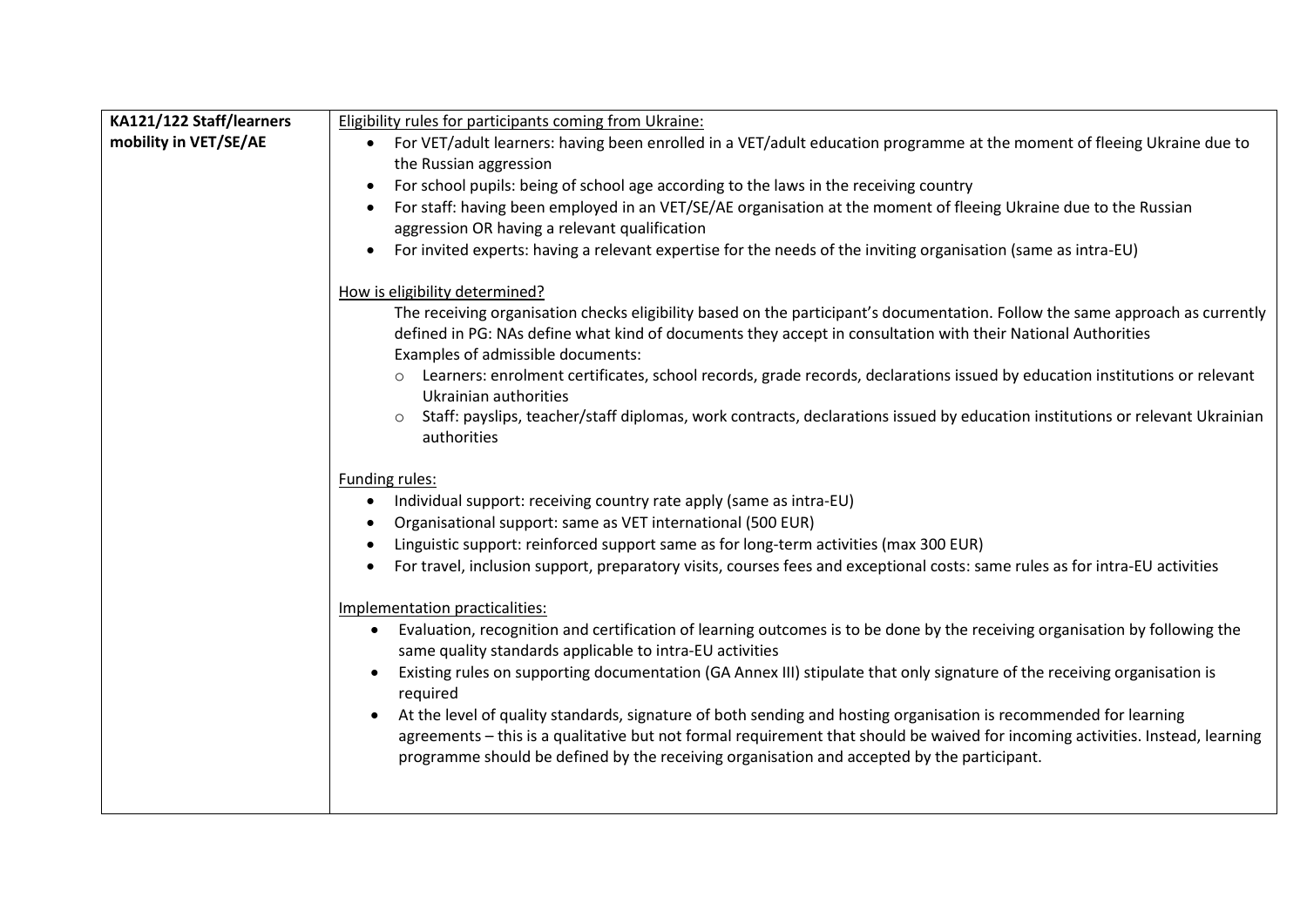| <b>KA153 Mobility of Youth</b>       | Eligible participants:                                                                                                                    |
|--------------------------------------|-------------------------------------------------------------------------------------------------------------------------------------------|
| workers                              |                                                                                                                                           |
|                                      | Incoming mobilities from Ukraine are already allowed according to the rules in the Programme Guide.                                       |
| <b>KA152 Mobility of young</b>       | In cases where case that the sending organisation cannot fulfil its regular responsibilities, the following process will apply:           |
| people (Youth exchanges)             |                                                                                                                                           |
|                                      | the receiving organisation will be allowed, on a voluntary basis, to take over the roles and responsibilities of the sending<br>$\bullet$ |
| <b>KA154 Youth participation</b>     | organisation, and perform the eligibility checks eligibility on the same basis as would have been done by the UA "sending                 |
| activities                           | organisation"                                                                                                                             |
|                                      | The receiving organisation checks the eligibility based on the participant's documentation (passport/residence permit) and                |
|                                      | age limit, for the activities where it applies.                                                                                           |
|                                      | NAs define what kind of documents they accept in consultation with their National Authorities                                             |
|                                      |                                                                                                                                           |
|                                      |                                                                                                                                           |
| <b>European Solidarity Corps</b>     |                                                                                                                                           |
| <b>ESC51 Volunteering activities</b> | Eligible participants:                                                                                                                    |
|                                      | Incoming mobilities from Ukraine is already allowed according to the rules in the Programme Guide.                                        |
|                                      | A participant coming from Ukraine who carried out a short term individual volunteering can do another short term or long<br>$\bullet$     |
|                                      | term activity if the total period does not exceed 14 months                                                                               |
|                                      | A participant coming from Ukraine who carried out a long term volunteering activity can do a short term individual activity or            |
|                                      | another long term activity if the total period does not exceed 14 months.                                                                 |
|                                      |                                                                                                                                           |
|                                      | How is eligibility determined?                                                                                                            |
|                                      |                                                                                                                                           |
|                                      | The host organisation checks eligibility on the same basis as would have been done by a supporting ("sending organisation")               |
|                                      | organisation on the Ukrainian side.                                                                                                       |
|                                      | The host organisation checks eligibility based on the participant's documentation (passport/residence permit) and based on                |
|                                      | age (the participant needs to be 18 and not older than 30 at the time of starting the activity).                                          |
|                                      | NAs define what kind of documents they accept in consultation with their National Authorities<br>$\bullet$                                |
|                                      |                                                                                                                                           |
|                                      | Implementation practicalities:                                                                                                            |
|                                      |                                                                                                                                           |
|                                      | Allow incoming volunteers coming from Ukraine to be hosted without the obligation to have a support (sending)                             |